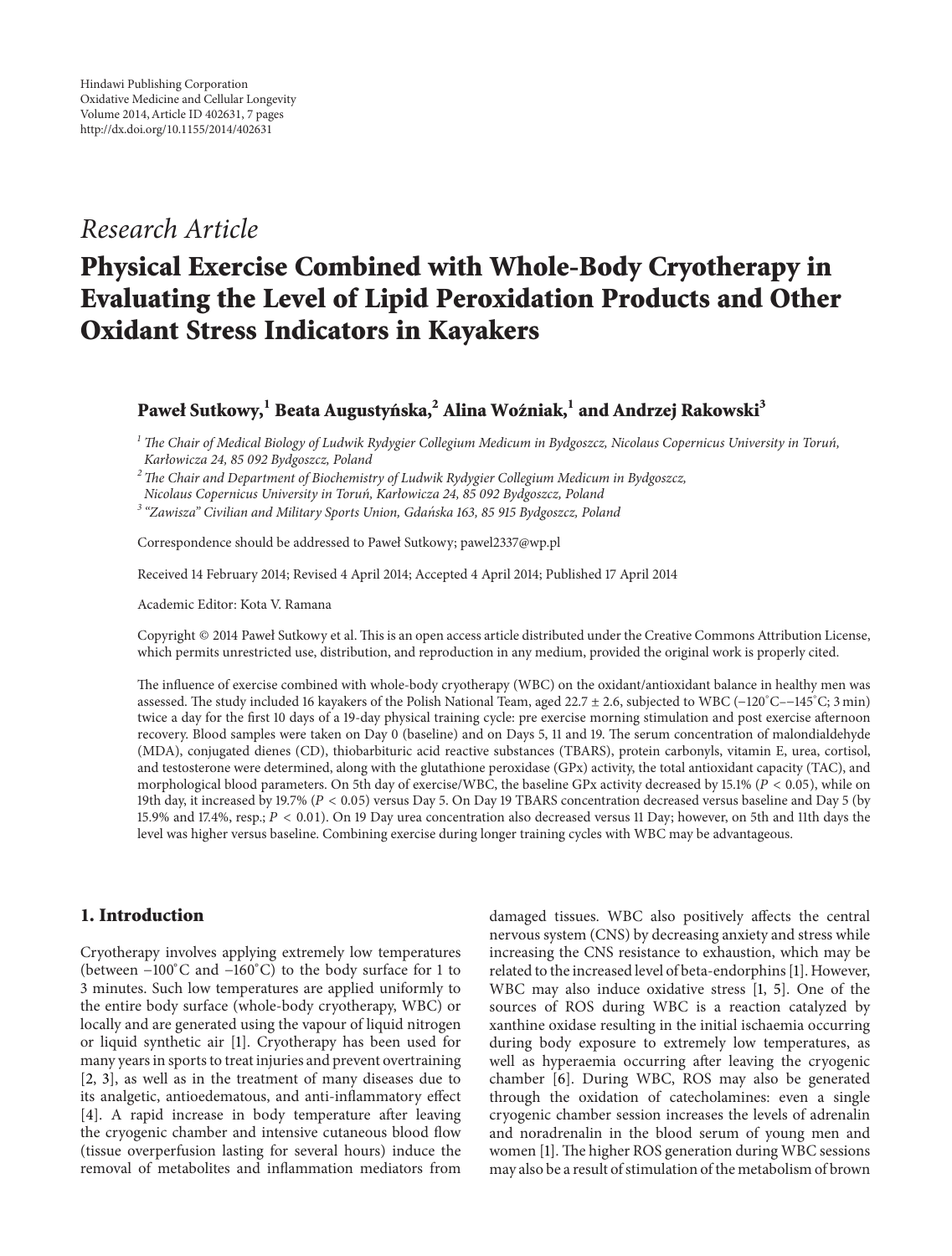adipose tissue which has a high content of mitochondria and cytochromes [1]. Exercise is another factor that stimulates oxygen metabolism and leads to an increased level of oxygenderived free radicals [5]. The results of postexercise oxidative stress are, for example, microdamage of skeletal muscles and connective tissues (e.g., joint cartilages, ligaments) [7], as well as increased peroxidation of lipids forming muscle fibres and also as a result of post-WBC ROS activity, blood plasma lipids (LDL fraction), and erythrocyte membranes [5, 8]. Despite the disadvantageous effects of oxidative stress, a controlled increase in ROS concentration may cause adaptive changes involving improvements in the antioxidant capacity of the organism [9]. Many authors postulate positive adaptive changes as a result of using WBC during physical exercise and indicate WBC as a recovery or stimulation method that is being increasingly employed by athletes [1, 5, 9]. Thus, the aim of this study was to determine the effect of a total of 20 WBC sessions combined with physical exercise on the oxidant/antioxidant balance in high-level kayakers from the Polish National Team. In blood serum of sportsmen, the concentration of lipid peroxidation products (MDA, CD, and TBARS), protein carbonyls, vitamin E, urea, cortisol, and testosterone, as well as the activity of GPx and the TAC, were determined. Additionally, selected morphological blood parameters were measured: the count of red blood cells (RBC) and white blood cells (WBC) which were divided into neutrophils and lymphocytes, as well as the concentration of hemoglobin (HGB).

# **2. Material and Methods**

*2.1. Study Subject.* The study involved 16 kayakers of the Polish National Team (age  $22.7 \pm 2.6$  years, body height 184.3  $\pm$  5.2 cm, and body weight 86.0  $\pm$  4.9 kg). The athletes prepared for the World Championships in Duisburg (held on 22–31 August, 2013) between 22 July and 9 August, 2013 (19 days) in the Olympic Preparation Centre in Wałcz, Poland. During that period, the kayakers were subjected to strict control regarding their diet, exercise, and recovery by the team of trainers, that is, coaches, a physician, and two sport dieticians. The athletes performed specialized physical training two times a day—in the morning and afternoon. The intensity range of the exercise bouts was characterized by measuring lactate acid concentration using portable analyzer. The schedule of the training is presented in Table 1. The study was approved by the Bioethics Committee of Ludwik Rydygier Collegium Medicum in Bydgoszcz, Nicolaus Copernicus University in Torun, Poland (number KB 370/2013). The athletes provided their written consent for the participation in the study.

*2.2. Experimental Design.* During the first 10 days of the training cycle, the kayakers combined their strict exercise schedule with two WBC sessions per day. The first session was conducted in the morning, after breakfast, immediately before the first exercise bout (preexercise morning stimulation), while the second session was conducted in the afternoon, following a short rest and supper after the

second (last) exercise bout (postexercise afternoon recovery). The temperature in the cryogenic chamber was gradually decreased every day from −120 to −145<sup>∘</sup> C. Before every entry into the chamber, the participants remained in an adaptive vestibule for 30 seconds at −60<sup>∘</sup> C. Every WBC session was 3 minutes long (excluding the stay in the adaptive vestibule). Blood samples for analysis were taken from the basilic vein at 4 time points: on Day 0 (baseline—the day before the start of the training camp), Day 5 (twice a day WBC for 5 days), Day 11 (first day without WBC), and Day 19 (no WBC for 9 successive days of the training camp). Blood samples were collected every time at midday, between the first exercise bout and the dinner.

*2.3. Determination of the Concentrations of MDA, CD, TBARS, and Vitamin E.* The levels of MDA and vitamin E were determined using high-performance liquid chromatography (HPLC), while the TBARS level was determined using the spectrophotometric method by Buege and Aust [10] as modified by Esterbauer and Cheeseman [11]. The method was also used for the preparation of serum samples for MDA quantification. The CD level was determined using the spectrophotometric method described by Sergent et al. [12]. The analytical performance of the methods used for MDA and vitamin E assessment was satisfactory with the intraassay coefficient of variation (CV) between 5.6% and 10.4% and the interassay CV between 4.6% and 13.2%. As regrads the CD and TBARS determination methods, the ranges of intra- and interassay CV were 7.5% to 11.2% and 3.6% to 12.2%, respectively.

Vitamin E quantification was conducted by mixing  $20 \mu L$ working solution of internal standard (tocopheryl acetate, 186  $\mu$ g/mL) with 200  $\mu$ L serum. Protein denaturation was induced by shaking the investigated solution with  $800 \mu L$ acetonitrile. Once centrifuged, the supernatant was filtered using an SPE system (Captiva 2  $\mu$ m) into glass tubes and 4 mL hexane was added to perform extraction. Subsequently, the samples were shaken, centrifuged, and frozen at −80<sup>∘</sup> C for approximately 45 min. The frozen hexane fraction containing vitamins was decanted into clean tubes and evaporated to dryness under nitrogen at 40<sup>∘</sup> C. Then the sample was dissolved by adding 100  $\mu$ L phase, mixed ultrasonically, and finally injected into an HPLC system using a syringe. The detection was conducted using a UV-Vis detector at the wavelength  $\lambda = 292$  nm. The concentration of vitamin E was expressed as  $\mu$ g/L of serum.

Determination of the TBARS concentration was conducted by mixing 0.5 mL serum with 4.5 mL reaction mix consisting of 0.375% thiobarbituric acid (TBA) and 15% trichloroacetic acid (TCA) in 0.25 N HCl. The samples were incubated on a water bath for 20 min at 100<sup>∘</sup> C to optimize the conditions for the MDA-TBA reaction. Subsequently, the samples were cooled down and centrifuged at 4<sup>∘</sup> C for 15 min at 2000 ×g. After centrifugation, supernatant was collected. The detection was conducted at the wavelength  $\lambda = 532$  nm. TBARS consist mainly of MDA; therefore, for the sake of simplicity, the TBARS level in serum was expressed as the MDA level (nmol/mL).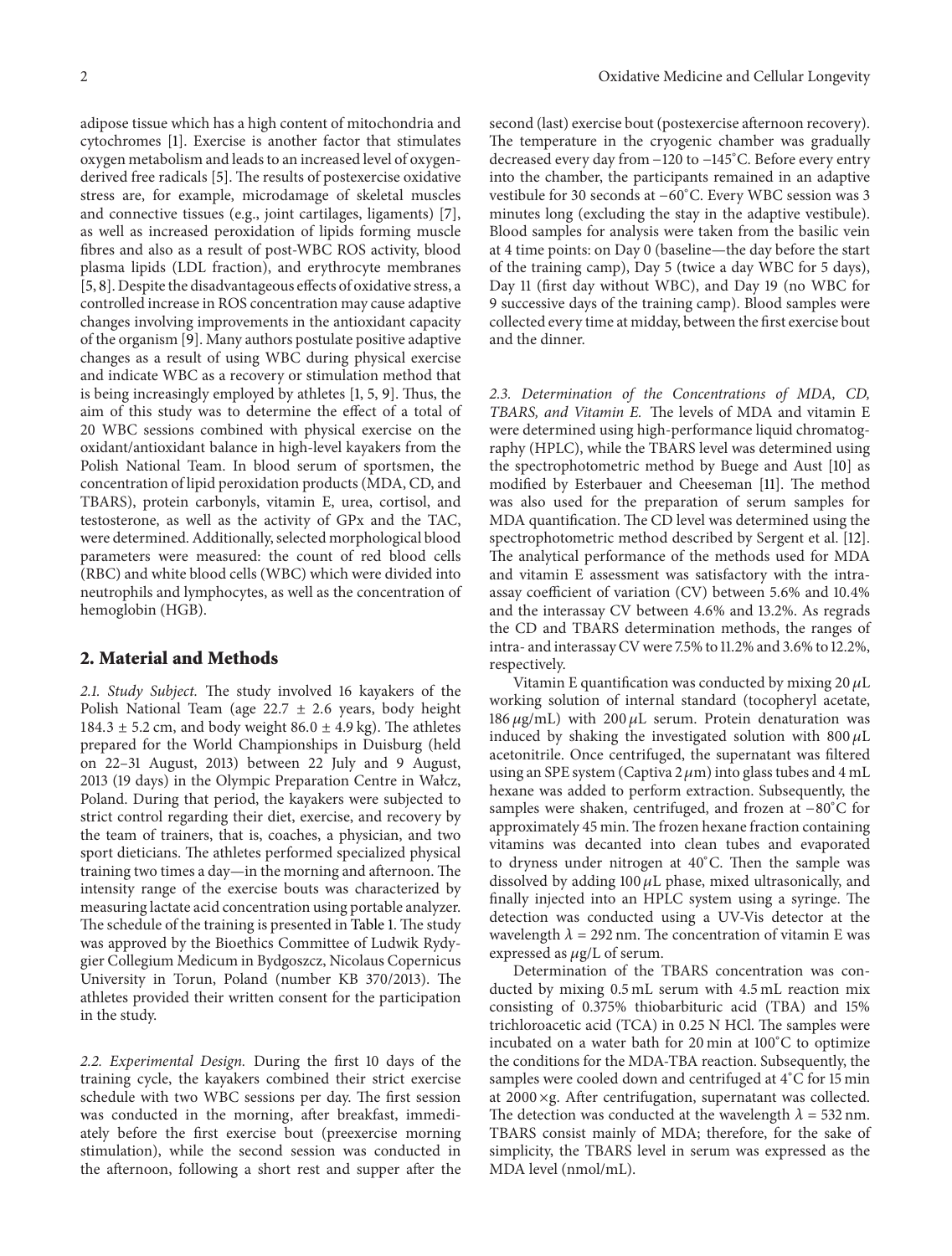| Day of week | Time of exercise | Type of exercise                                                   | Duration (min) | Intensity range <sup>*</sup> |
|-------------|------------------|--------------------------------------------------------------------|----------------|------------------------------|
| Monday      | 10.00 AM         | Strength training + specialized on-water training                  | 140            | III/V                        |
|             | 16.00 PM         | Specialized on-water training                                      | 90             | П                            |
| Tuesday     | 10.00 AM         | Specialized on-water training + stretching                         | 100            | I/III                        |
|             | 16.00 PM         | Specialized on-water training + 6 km running                       | 110            | II/III                       |
| Wednesday   | 10.00 AM         | Specialized on-water training + stretching                         | 110            | I/III                        |
|             | 16.00 PM         | Specialized on-water training + strength training                  | 100            | V/II                         |
| Thursday    | 10.00 AM         | Ergometer + specialized on-water training $+ 6 \text{ km}$ running | 130            | II/III                       |
|             | 16.00 PM         | Recovery                                                           |                |                              |
| Friday      | 10.00 AM         | Strength training + specialized on-water training                  | 120            | V/III                        |
|             | 16.00 PM         | Specialized on-water training + stretching                         | 80             | I/III                        |
| Saturday    | 10.00 AM         | Ergometer + specialized on-water training                          | 110            | II/III                       |
|             | 16.00 PM         | Specialized on-water training $+6$ km running                      | 90             | II/III                       |
| Sunday      | 10.00 AM         | Specialized on-water training                                      | 110            | III                          |
|             | 16.00 PM         | Recovery                                                           |                |                              |

Table 1: The weekly course of the training cycle combining exercise and cryotherapy in the kayakers from the Polish National Team between 22 July and 9 August, 2013.

<sup>∗</sup>Lactate acid concentration in blood: I < 2 mmol/L, II < 4 mmol/L, III = 4 mmol/L (lactate threshold), IV > 4 < 6 mmol/L, and V > 6 < 8 mmol/L.

Properly prepared serum samples for MDA quantification were separated on an HPLC system using a C18 (250 mm) column. The detection was conducted using a UV-Vis detector.The concentration of the investigated compound was determined using the WorkStation Polaris software. The MDA level in blood serum was expressed as nmol/mL.CD are generated in the process of lipid peroxidation as a result of double bond regrouping after a hydrogen atom is removed from a residue of a polyunsaturated fatty acid. They form a characteristic absorbance peak at the wavelength  $\lambda = 233$  nm. The CD level was expressed as absorbance units per mL of serum  $(10^{-1}$  Abs./mL).

*2.4. Determination of TAC, Protein Carbonyls Concentration, and GPx Activity.* The intra-assay and interassay control imprecision, as CV% obtained for the methods used in the determination of TAC and protein carbonyls, was 6.5– 10.2% and 8.6–11.9%, respectively. For the GPx determination method, the interassay CV was between 6.7% and 9.1%, and the intra-assay CV was between 3.3% and 10.3%. TAC and protein carbonyls were determined using commercial ELISA kits by Cell Biolabs, Inc. The TAC test involved the reduction of  $Cu^{2+}$  ions to  $Cu^{+}$  ions by the antioxidants present in the sample. The quantity of antioxidants in the sample was directly proportional to the concentration of the newly formed  $Cu<sup>+</sup>$  ions that reacted with a chromogen, forming coloured products. The absorbance of the solution was then measured at the wavelength  $\lambda = 490$  nm and compared with the absorbance values on the calibration curve, which enabled the estimation of the antioxidant levels in the investigated sample. The calibration curve was generated based on the same procedure but using known concentrations of uric acid as an antioxidant. TAC in the serum sample was expressed as the concentration of copper-reducing equivalents ( $\mu$ M CRE).

The quantification of protein carbonyls in the sample was based on their binding on a 96-well plate in 2-hour incubation at 37<sup>∘</sup> C, followed by their detection using appropriate antibodies and estimation of their quantity from a standard curve based on the oxidized and reduced bovine serum albumin (BSA) standards. The concentration of protein carbonyls in blood serum was expressed as  $\mu$ mol/mg.

The activity of GPx was determined using the method described by Paglia and Valentine [13]. The method is based on the decomposition of hydrogen peroxide by GPx at 20<sup>∘</sup> C with the concurrent oxidation of reduced glutathione. Oxidized glutathione is then reduced in a reaction catalyzed by glutathione reductase. Reduced nicotinamide adenine dinucleotide phosphate (NADPH) is a coenzyme in this reaction and turns into an oxidized form, which causes a change in light absorbance at the wavelength  $\lambda = 340$  nm. The GPx activity was expressed as U/L of serum.

*2.5. Morphological Blood Parameters, Urea, and Hormones.* An additional analysis of blood cell count (RBC, WBC) and HGB concentration, as well as the levels of urea, cortisol, and testosterone, was conducted. The morphological parameters were determined using the Sysmex XS 800i hematology analyzer.The concentrations of testosterone and cortisol were measured via the competition method using commercial kits by Roche. In turn, the urea concentration was assayed via the kinetic method with urease using commercial reagents by Roche as well. The assays had the intrarun CV ranging from 5.7% to 7.3% and the interrun CV ranging from 4.6% to 8.3%.

*2.6. Statistical Analysis.* The obtained results were tested for the normality of their distribution (the Kolmogorov-Smirnov test) and the homogeneity of variance (Levene's test). The main statistical analysis was represented by the ANOVA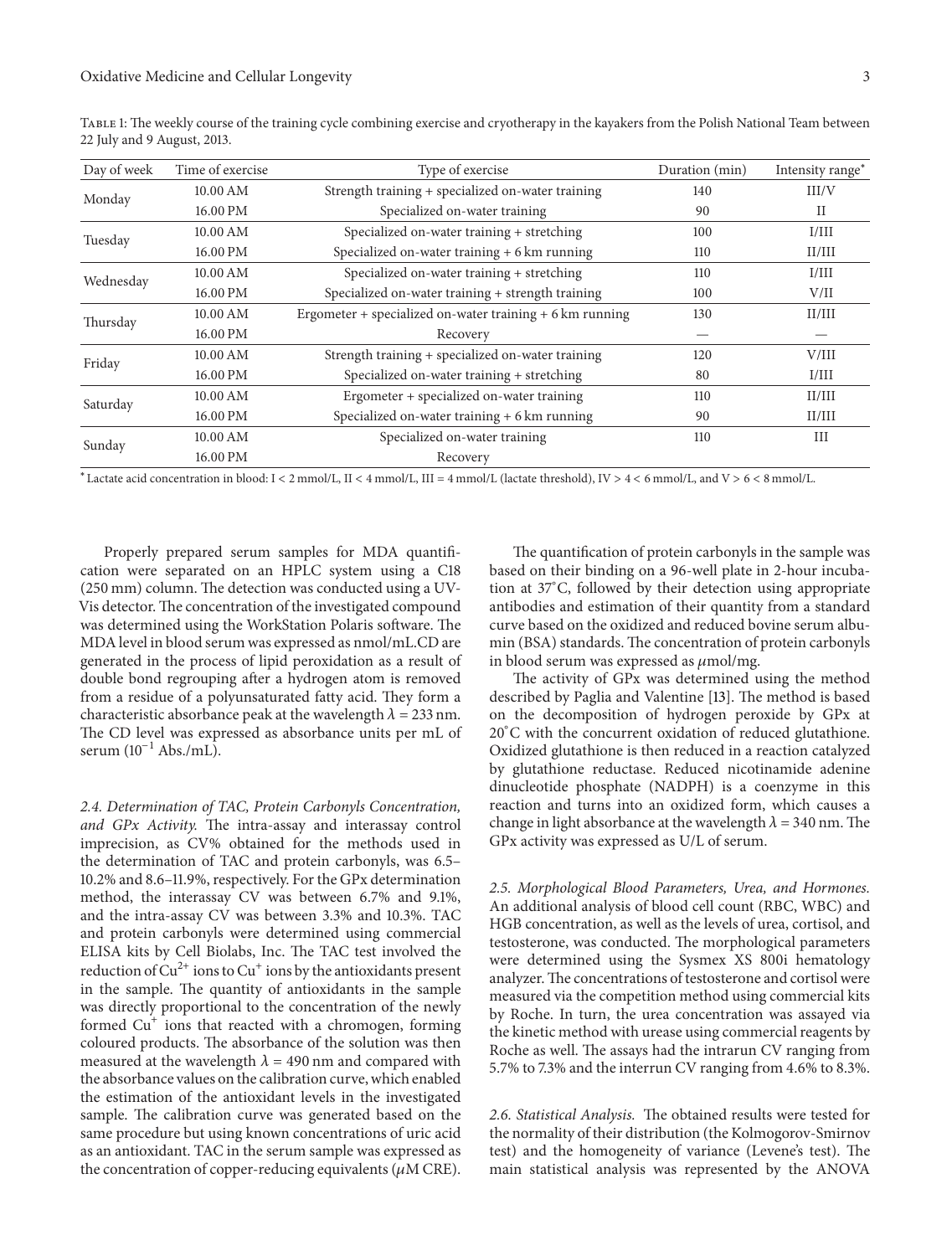|                                         | Baseline (Day 0) | Day 5                    | Day 11                       | Day 19                       |
|-----------------------------------------|------------------|--------------------------|------------------------------|------------------------------|
| MDA $[10^{-2}$ nmol/mL]                 | $26.3 \pm 2.5$   | $27.7 \pm 2.4$           | $26.0 \pm 1.8$               | $25.5 \pm 1.8$               |
| $CD [10^{-1}$ Abs./mL]                  | $4.6 \pm 2.5$    | $4.6 \pm 1.2$            | $4.4 \pm 1.0$                | $3.6 \pm 0.8$                |
| TBARS $[10^{-2}$ nmol MDA/mL]           | $50.3 \pm 5.0$   | $51.2 \pm 7.0$           | $45.9 \pm 5.3$               | $42.3 \pm 4.4^{\text{aabb}}$ |
| Protein carbonyls $[\mu \text{mol/mg}]$ | $538.4 \pm 23.3$ | $534.8 \pm 136.1$        | $535.4 \pm 36.2$             | $535.8 \pm 25.5$             |
| Vit. $E[\mu g/L]$                       | $17.7 \pm 8.2$   | $14.6 \pm 3.7$           | $13.6 \pm 3.3$               | $13.1 \pm 2.9$               |
| $GPx$ $[U/L]$                           | $225.9 \pm 26.4$ | $191.6 \pm 27.8^{\circ}$ | $212.9 \pm 42.6$             | $229.4 \pm 30.3^b$           |
| TAC $[\mu M \text{ CRE}]$               | $813.6 \pm 67.7$ | $769.6 \pm 78.4$         | $774.1 \pm 102.0$            | $845.3 \pm 114.0$            |
| Urea $[mg/dL]$                          | $33.1 \pm 6.3$   | $39.9 \pm 6.3^{\circ}$   | $45.2 \pm 5.5$ <sup>aa</sup> | $37.2 \pm 8.4^{\circ}$       |
| Cortisol [nmol/L]                       | $628.2 \pm 62.9$ | $661.3 \pm 83.1$         | $688.7 \pm 73.4$             | $638.4 \pm 109.2$            |
| Testosterone [nmol/L]                   | $23.8 \pm 5.9$   | $22.8 \pm 4.9$           | $24.4 \pm 4.7$               | $24.9 \pm 5.6$               |

Table 2: Oxidative stress indicators and the concentration of urea, cortisol, and testosterone in the blood serum of kayakers from the Polish National Team during a 19-day physical activity including WBC sessions twice a day for the first 10 days.

The results are expressed as the mean ± standard deviation; <sup>a</sup>statistically significant difference versus baseline (<sup>a</sup> $P$  < 0.05, <sup>aa</sup> $P$  < 0.01), <sup>b</sup>statistically significant versus Day 5th  $(^{\rm b}P < 0.05, ^{\rm bb}P < 0.01)$ , and <sup>c</sup>statistically significant versus Day 11 (P < 0.05).

Table 3: Selected morphological parameters of the blood of kayakers during a 19-day training cycle with two WBC sessions per day for the first 10 days, one before an exercise bout (morning stimulation) and one after an exercise bout (afternoon recovery). The results are expressed as the mean ± standard deviation. No statistically significant differences were observed.

| Morphological blood variable    | Term of the study |                |                |                |
|---------------------------------|-------------------|----------------|----------------|----------------|
|                                 | Baseline (Day 0)  | Day 5          | Day 11         | Day 19         |
| RBC (mln/mm <sup>3</sup> )      | $5.0 \pm 0.3$     | $5.2 \pm 0.2$  | $5.1 \pm 0.2$  | $5.1 \pm 0.3$  |
| $WBC$ (thous./mm <sup>3</sup> ) | $5.5 \pm 1.1$     | $5.9 \pm 1.0$  | $5.6 \pm 0.8$  | $5.5 \pm 1.1$  |
| NEUT(%)                         | $41.6 \pm 5.0$    | $44.6 \pm 8.1$ | $43.1 \pm 4.9$ | $42.4 \pm 6.9$ |
| LYMPH (%)                       | $44.2 \pm 5.0$    | $42.4 \pm 7.6$ | $42.7 \pm 5.1$ | $44.0 \pm 5.9$ |
| HGB(g/dL)                       | $15.3 \pm 0.7$    | $15.9 \pm 0.6$ | $15.4 \pm 0.5$ | $15.5 \pm 0.8$ |

WBC: white blood cells, RBC: red blood cells, NEUT: neutrophils, LYMF: lymphocytes, and HGB: haemoglobin.

test with post hoc analysis (Tukey's range test). Moreover, Pearson's product-moment correlation coefficients between the investigated parameters were evaluated. The results were expressed as the mean ± standard deviation and differences at a significance level  $P < 0.05$  were considered as statistically significant.

### **3. Results**

The study demonstrated a statistically significant decrease in the baseline GPx activity by 15.1% as compared with the activity measured on 5th day of the training cycle involving physical exercise and WBC ( $P < 0.05$ ), while after Day 19, it increased by 19.7% ( $P < 0.05$ ) versus Day 5. Moreover, on 19th day, 9 days after the discontinuation of cryotherapy, a statistically significant decrease in the TBARS level was found as compared with the baseline value and the level detected on 5th day of exercise combined with WBC (by 15.9% and 17.4%, resp.;  $P < 0.01$ ). On 19th day, significantly lower urea level versus 11th day was also found ( $P < 0.05$ ), whereas on 5th and 11th days, the values were higher than baseline ( $P < 0.05$ ) and  $P < 0.01$ , resp.; Table 2).

Throughout the experiment, no statistically significant changes in the levels of MDA, CD, protein carbonyls, vitamin E, cortisol, and testosterone were found in the blood serum of the study subjects. No TAC changes in the blood serum of the athletes (Table 2) and no changes in the hematological parameters were observed either (Table 3) ( $P > 0.05$ ).

Moreover, the study indicated many statistically significant linear correlations through the whole experiment: at the baseline time point of the study, between TAC and GPx  $(r = -0.697, P < 0.05)$ ; on Day 5 between vitamin E and MDA ( $r = -0.645$ ,  $P < 0.05$ ), TBARS and vitamin E ( $r =$  $-0.608$ ,  $P < 0.05$ ), and between TBARS and TAC ( $r = -0.710$ ,  $P < 0.01$ ); on Day 19 between MDA and TAC ( $r = -0.634$ ,  $P < 0.05$ ), as well as between TBARS and TAC ( $r = -0.683$ ,  $P < 0.01$ ).

# **4. Discussion**

The obtained results show a possible profitable effect of exercise combined with WBC. Combining exercise and WBC may potentially improve sports performance because of the prolongation of exercise duration or intensity. Probably, it may result from maintenance of oxidant/antioxidant balance.

In the study, on the 5th day of physical exercise combined with WBC sessions, a decrease in the GPx activity by 15.1% versus baseline was observed ( $P < 0.05$ ). The lower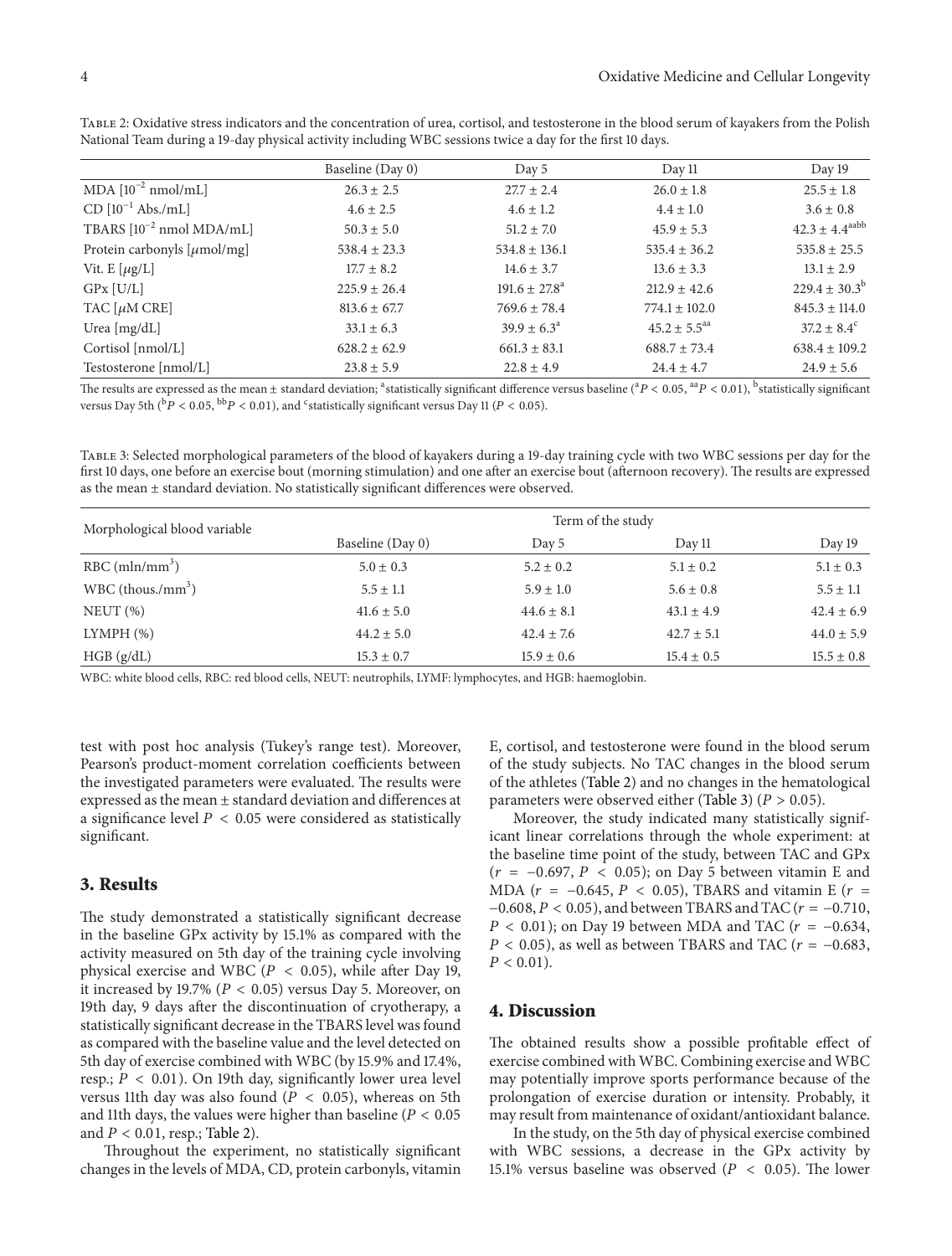activity of GPx is a manifestation of the decreased activity of antioxidant mechanisms in the studied sportsmen. In turn, on 19th day of the training cycle (the 9th day of the exercise bouts without WBC), the GPx activity increased by 19.7% versus 5th day ( $P < 0.05$ ), but concurrently it did not change in a statistically significant manner relative to baseline (Table 2). It demonstrates a certain degree of disturbance in oxidant/antioxidant balance during the first ten days of the training cycle associated with WBC and its recovery at the end of the cycle, that is, during nine successive days of exercise bouts following the discontinuation of WBC sessions. Both the physical exercise undertaken by the athletes and the whole-body effect of extremely low temperatures may be the source of the increased generation of ROS. During aerobic exercise, the main source of ROS is the respiratory chain, whose natural by-products are free radicals [7]. Physical exercise intensifies the metabolism of oxygen. Endurance exercise increases the demand of oxygen in the organism between 10 and 20 times. At the same time, oxygen consumption in skeletal muscles increases 100–200-fold [7]. During anaerobic exercise, that is, above the lactate threshold, the main source of ROS is xanthine oxidase produced from xanthine dehydrogenase in vascular endothelium under ischemic conditions [14]. A similar occurrence may also be observed during WBC sessions, along with the subsequent hyperemia [6]. The physical exercise undertaken by the kayakers during the training cycle was at a variable level of intensity—from aerobic to anaerobic (Table 1). The TBARS level on the 9th day of the post-WBC training cycle decreased in a statistically significant manner compared to the values measured either before the training cycle or on Day 5 of the exercise/WBC combination. Therefore, the lower level of lipid peroxidation products demonstrates the decreased level of oxidative tissue damage in kayakers through the action of these two stressors. However, cryotherapy may improve the efficiency of the TBARS elimination mechanism, whose main component is MDA, which in turn is metabolized in the liver and probably also in the skeletal muscles of physically well-trained people [5]. In turn, the results of changes in serum urea concentration in kayakers indicate that WBC also intensifies metabolism of proteins. The obtained results of GPx activity and TBARS concentration suggest that adding the effect of extremely low temperatures to physical exercise helps to maintain the balance in oxidoreduction processes. It may be explained by adaptive changes in the organism, which are described by hormesis theory. A stressor can have a tempering effect if it is used regularly for longer period at optimal intensity [15]. Such effect of WBC is also indicated by other authors, who all in all highlight the antioxidant effect of whole-body cryotherapy. In a study involving multiple WBC sessions but no physical exercise (10 WBC sessions,  $-130^{\circ}$ C/3 min, once a day), in both men (*n* = 24) and women ( $n = 22$ ), a statistically significant increase in the total antioxidant status (TAS) and the plasma level of uric acid as compared with the control group not subjected to WBC (men:  $n = 22$ , women:  $n = 26$ ) was observed [16]. The results demonstrating the antioxidant properties of WBC have also been presented by other authors. Woźniak et al. [1], for example, conducted a study involving a group of

professional kayakers ( $n = 20$ ) who were subjected to a 10-day physical activity with WBC sessions conducted three times a day (1 WBC session before the first exercise bout and 2 WBC sessions before the second exercise bout, with temperatures decreasing from −120 to −140<sup>∘</sup> C, 3 min) and a similar 10-day control physical activity without WBC. The study showed that the GPx activity after the 10th day of the physical activity including WBC was lower than that observed after the 10th day of the physical activity without WBC [1]. The activity of the enzyme after Day 10 of the latter physical training cycle was higher in a statistically significant manner than before this physical activity, whereas after the 10th day of the exercise bouts including threeWBC sessions a day, the activity showed no statistically significant difference from that measured before the study. The article by Woźniak et al. [1] also indicates lower levels of plasma TBARS/CD and erythrocyte CD with a lower activity of the erythrocytic superoxide dismutase (SOD) after the 6th day of exercise bouts including WBC, as compared with the values obtained on the same day of the physical activity without the cryogenic chamber stimulation sessions. The authors claim that the oxidative stress induced by extremely low temperatures causes changes in the cells of the organism which may protect them against the disruption of the oxidant/antioxidant balance during physical exercise [1]. Other data indicate an anti-inflammatory effect of cryotherapy (5 sessions/week, once a day, −110<sup>∘</sup> C/2 min) [17]. The authors demonstrated a statistically significant decrease in the levels of proinflammatory cytokines and an increase in the levels of anti-inflammatory cytokines/chemokines in the blood of the Italian national rugby team members, where  $n = 10$  [17]. The same authors also claim not to have observed any changes in the values of selected immune system parameters: antibodies (IgA, IgM, IgG), C-reactive protein, prostaglandin E2 (PGE2), and muscle enzymes: creatine kinase (CK) and lactate dehydrogenase (LAD)  $[17]$ 

The effect of a single WBC session on the oxidation and reduction processes in the human organism has also been described. Mila-Kierzenkowska et al. [18] designed an experiment in which professional volleyball players ( $n =$ 18) were subjected to a single WBC session (−130<sup>∘</sup> C, 2 min) immediately followed by a 40-min submaximal physical exercise on a cycloergometer and then a control exercise bout excluding WBC, conducted 2 weeks later. The authors demonstrated the antioxidant and anti-inflammatory effect of WBC: higher catalase (CAT) and SOD activity was observed after the control exercise bout than after the exercise bout preceded by a WBC session. The levels of proinflammatory cytokines, interleukin 6, and  $1\beta$  were also higher after the control exercise bout [18]. A single WBC session (−130<sup>∘</sup> C, 3 min) with no exercise involved was also administered to healthy nonathletes ( $n = 10, 21.0 \pm 0.9$ ) in whom an increase in the activity of GPx and erythrocytic glutathione reductase (R-GSSG) was observed, along with an increase in the levels of nonenzymatic plasma antioxidants (glutathione, uric acid, albumins, and extra-erythrocyte hemoglobin) [19]. The authors indicated WBC as a source of ROS but also considered cryotherapy as a factor stimulating the antioxidant defense mechanisms of the organism [19]. The only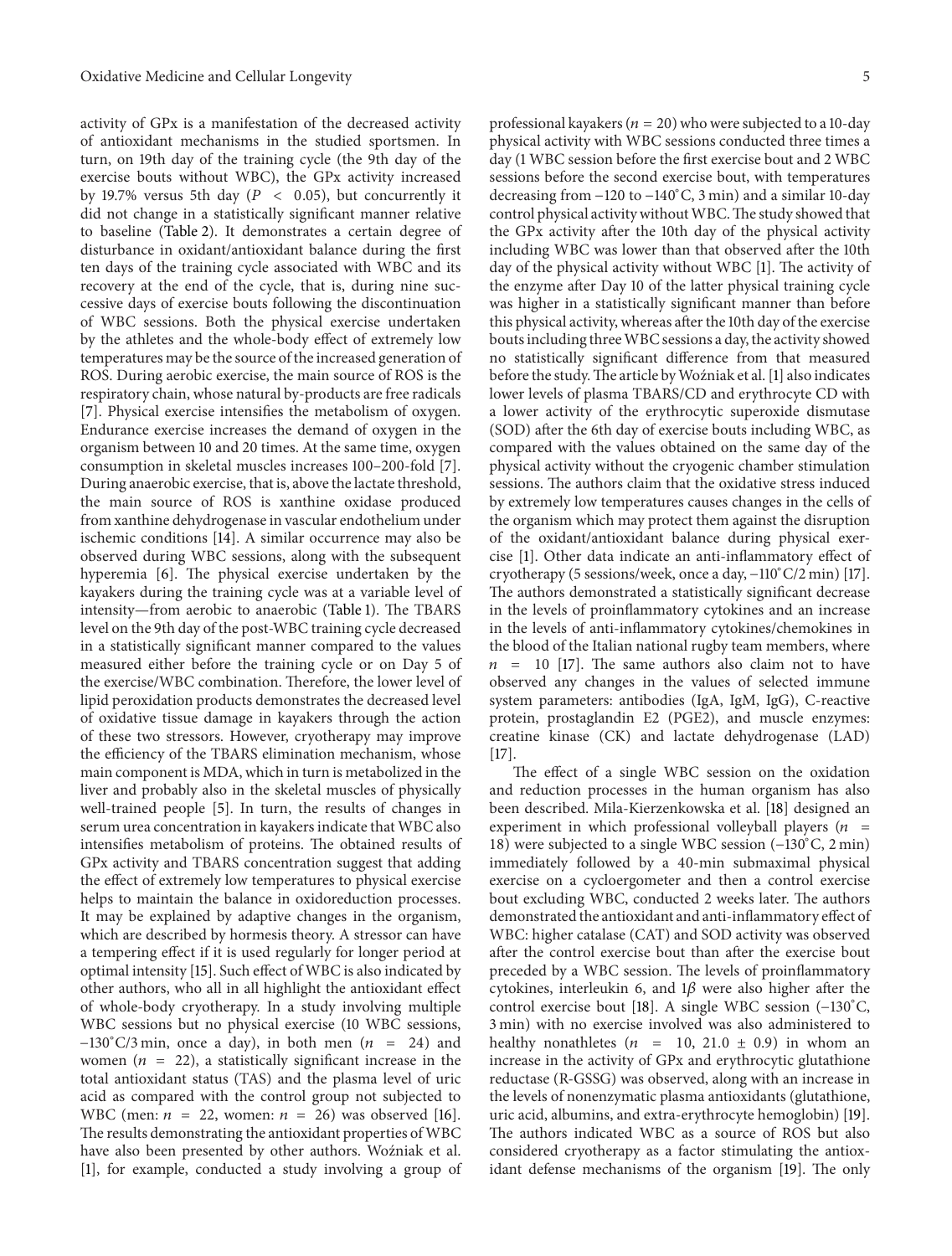nonenzymatic antioxidant that level was determined in this study was vitamin E. No statistically significant changes in its level were observed. However, it was also demonstrated that on Day 5 of the training cycle, combined with WBC, the levels of vitamin E and TBARS correlated in a statistically significant manner ( $r = -0.608$ ,  $P < 0.05$ ). This demonstrates the role of vitamin E in the removal of ROS generated by physical exercise and whole-body cryotherapy. Moreover, statistically significant correlations that were found are evidence for correct physiological functions in kayakers during whole experiment: baseline—TAC versus GPx ( $r = -0.697$ ), Day 5—vitamin E versus MDA ( $r = -0.645$ ) and TBARS versus TAC ( $r = -0.710$ ), and Day 19—MDA versus TAC ( $r =$ −0.634) and TBARS versus TAC ( $r = -0.683$ ).

Despite the ambiguous effect of WBC on the oxidant/antioxidant balance, which depends on the conditions of the study and the characteristics of the investigated group, the authors of most papers conclude that the exposure to extremely low temperatures increases the antioxidant capacity of the organism, although it is a source of ROS at the same time. The authors unanimously emphasize that WBC does not generate any significant oxidant/antioxidant imbalance and, in the long term, according to hormesis theory, may induce adaptive changes. Therefore, the WBC sessions are beneficial for health and improve the speed of postexercise recovery [1, 15, 16, 19]. It can be supposed that the results of this study confirm this hypothesis because on 5th day a clear normalization of the observed changes was noticed—the oxidant/antioxidant balance in kayakers was recovering despite the continuance of both intensive exercise bouts and, until 10th day, WBC sessions.

#### **5. Conclusions**

Combining exercise with whole-body cryotherapy sessions may have a positive effect on the oxidant/antioxidant balance during physical effort**.**

Possible profitable effect of combining exercise with cryotherapy could extend exercise duration or intensity, thus improving sports performance.

#### **Conflict of Interests**

The authors declare that there is no conflict of interests regarding the publication of this paper.

# **Acknowledgments**

The authors thank all the sportsmen who participated in the study and declare no financial support for the project. The purchase of the ELISA kit from Cell Biolabs, Inc. for the determination of TAC was financed with a scholarship for the development of PhD students under the Project "Program rozwoju Collegium Medicum UMK" (no. POKL.04.01.01-00- 191/08-00). The project was cofinanced by EU funds under the European Social Fund.

## **References**

- [1] A. Woźniak, B. Woźniak, G. Drewa, and C. Mila-Kierzenkowska, "The effect of whole-body cryostimulation on the prooxidant—antioxidant balance in blood of elite kayakers after training," *European Journal of Applied Physiology*, vol. 101, no. 5, pp. 533–537, 2007.
- [2] C. Swenson, L. Swärd, and J. Karlsson, "Cryotherapy in sports medicine," *Scandinavian Journal of Medicine and Science in Sports*, vol. 6, no. 4, pp. 193–200, 1996.
- [3] R. Meeusen and P. Lievens, "The use of cryotherapy in sports injuries," *Sports Medicine*, vol. 3, no. 6, pp. 398–414, 1986.
- [4] X. Guillot, N. Tordi, L. Mourot et al., "Cryotherapy in inflammatory rheumatic diseases: a systematic review," *Expert Review of Clinical Immunology*, vol. 10, no. 2, pp. 281–294, 2014.
- [5] A. Woźniak, G. Drewa, B. Woźniak et al., "Effect of cryogenic temperatures and exercise on lipid peroxidation in kayakers," *Biology of Sport*, vol. 22, no. 3, pp. 247–260, 2005.
- [6] G. Bhaumik, K. K. Srivastava, W. Selvamurthy, and S. S. Purkayastha, "The role of free radicals in cold injuries," *International Journal of Biometeorology*, vol. 38, no. 4, pp. 171–175, 1995.
- [7] A. Mastaloudis, S. W. Leonard, and M. G. Traber, "Oxidative stress in athletes during extreme endurance exercise," *Free Radical Biology and Medicine*, vol. 31, no. 7, pp. 911–922, 2001.
- [8] A. Woźniak, "Signs of oxidative stress after exercise," Biology of *Sport*, vol. 20, no. 2, pp. 93–112, 2003.
- [9] C. M. Bleakley, F. Bieuzen, G. W. Davison, and J. T. Costello, "Whole-body cryotherapy: empirical evidence and theoretical perspectives," *Journal of Sports Medicine*, vol. 5, pp. 25–36, 2014.
- [10] J. A. Buege and S. D. Aust, "Microsomal lipid peroxidation," *Methods in Enzymology*, vol. 52, pp. 302–310, 1978.
- [11] H. Esterbauer and K. H. Cheeseman, "Determination of aldehydic lipid peroxidation products: malonaldehyde and 4 hydroxynonenal," *Methods in Enzymology*, vol. 186, pp. 407–421, 1990.
- [12] O. Sergent, I. Morel, P. Cogrel et al., "Simultaneous measurements of conjugated dienes and free malondialdehyde, used as a micromethod for the evaluation of lipid peroxidation in rat hepatocyte cultures," *Chemistry and Physics of Lipids*, vol. 65, no. 2, pp. 133–139, 1993.
- [13] D. E. Paglia and W. N. Valentine, "Studies on the quantitative and qualitative characterization of erythrocyte glutathione peroxidase," *The Journal of Laboratory and Clinical Medicine*, vol. 70, no. 1, pp. 158–169, 1967.
- [14] B. Halliwell and J. M. C. Gutteridge, *Free Radicals in Biology and Medicine*, Clarendon Press, Oxford, UK, 1993.
- [15] C. Mila-Kierzenkowska, A. Woźniak, M. Szpinda et al., "Effects of thermal stress on the activity of selected lysosomal enzymes in blood of experienced and novice winter swimmers," *Scandinavian Journal of Clinical and Laboratory Investigation*, vol. 72, pp. 635–641, 2012.
- [16] E. Miller, Ł. Markiewicz, J. Saluk, and I. Majsterek, "Effect of short-term cryostimulation on antioxidative status and its clinical applications in humans," *European Journal of Applied Physiology*, vol. 112, no. 5, pp. 1645–1652, 2012.
- [17] G. Banfi, G. Melegati, A. Barassi et al., "Effects of whole-body cryotherapy on serum mediators of inflammation and serum muscle enzymes in athletes," *Journal of Thermal Biology*, vol. 34, no. 2, pp. 55–59, 2009.